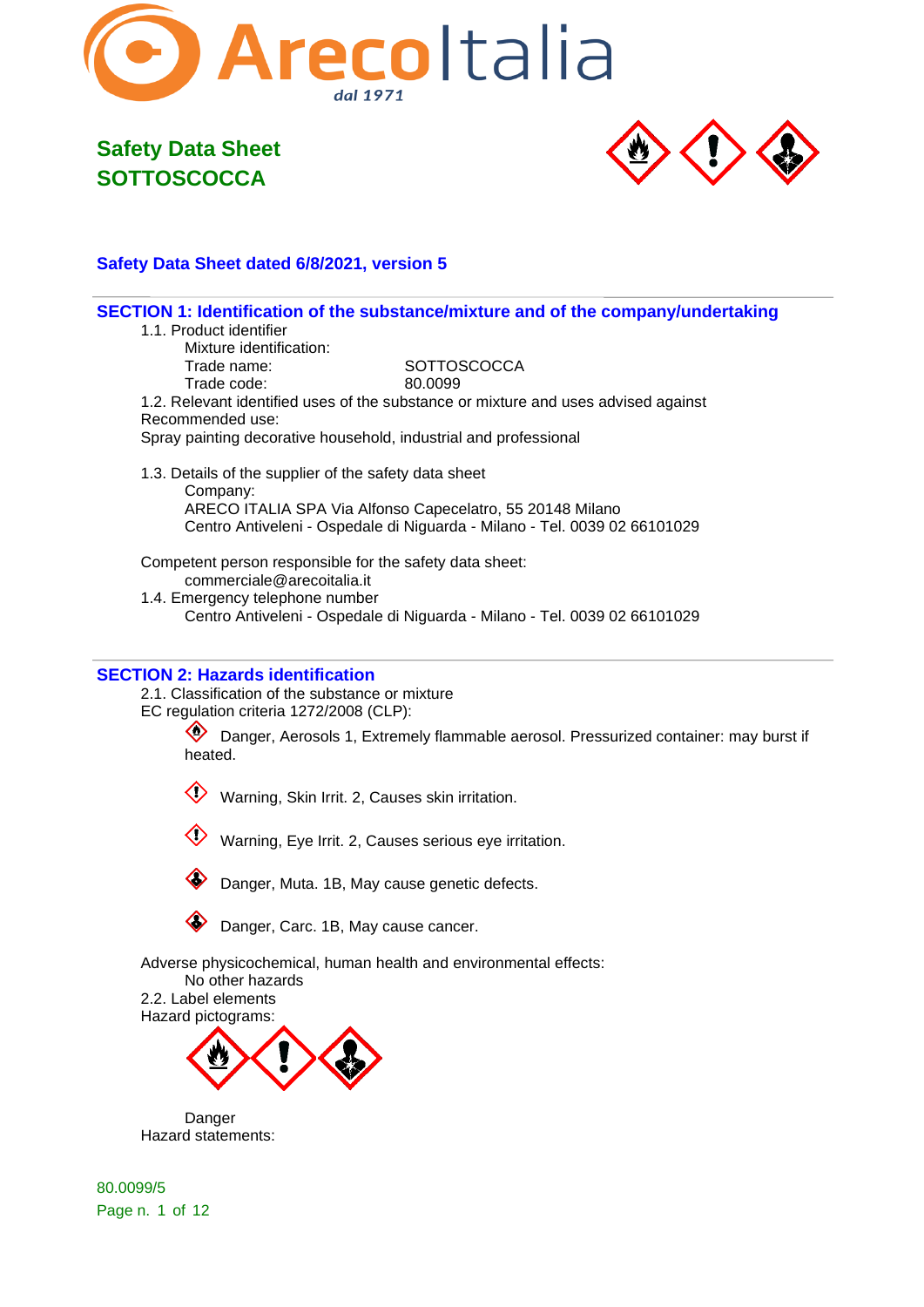

H222, H229 Extremely flammable aerosol. Pressurized container: may burst if heated.

H315 Causes skin irritation.

H319 Causes serious eye irritation.

H340 May cause genetic defects.

H350 May cause cancer.

Precautionary statements:

P101 If medical advice is needed, have product container or label at hand.

P102 Keep out of reach of children.

P202 Do not handle until all safety precautions have been read and understood.

P210 Keep away from heat, hot surfaces, sparks, open flames and other ignition sources. No smoking.

P211 Do not spray on an open flame or other ignition source.

P251 Do not pierce or burn, even after use.

P280 Wear protective gloves/protective clothing/eye protection/face protection/hearing protection/...

P308+P313 IF exposed or concerned: Get medical advice/attention.

P405 Store locked up.

P410+P412 Protect from sunlight. Do not expose to temperatures exceeding 50 °C/122°F. P501 Dispose of contents/container in accordance with applicable regulations.

### Special Provisions:

None

### **Contains**

Hydrocarbons, C4; Petroleum gas

Naphtha (petroleum), hydrotreated light; Low boiling point hydrogen treated naphtha; [A complex combination of hydrocarbons obtained by treating a petroleum fraction With hydrogen in the presence of a catalyst. It consists of hydrocarbons having carbon numbers predominantly in the range of C4 through C11 and boiling in the range of approximately minus 20o C to 190o C (- 4oF to 374oF).]

Special provisions according to Annex XVII of REACH and subsequent amendments: Restricted to professional users.

2.3. Other hazards

vPvB Substances: None - PBT Substances: None

Other Hazards:

No other hazards

### **SECTION 3: Composition/information on ingredients**

- 3.1. Substances
	- N.A.
- 3.2. Mixtures

Hazardous components within the meaning of the CLP regulation and related classification:

| Qty                  | <b>Name</b>                        | Ident. Number                   |                                                                           | <b>Classification</b>                                                                                                                                                  |
|----------------------|------------------------------------|---------------------------------|---------------------------------------------------------------------------|------------------------------------------------------------------------------------------------------------------------------------------------------------------------|
| $>= 20\%$ -<br>< 25% | xylene                             | Index<br>number:<br>CAS:<br>EC: | 601-022-00-9<br>1330-20-7<br>215-535-7<br>REACH No.: 01-21194882<br>16-32 | $\sqrt{2}$ 2.6/3 Flam. Liq. 3 H226<br>3.1/4/Dermal Acute Tox. 4<br>H <sub>3</sub> 12<br>$\sqrt{\phantom{a}}$ 3.1/4/Inhal Acute Tox. 4 H332<br>3.2/2 Skin Irrit. 2 H315 |
| $>= 15\% -$<br>< 20% | Hydrocarbons, C4;<br>Petroleum gas | Index<br>number:                | 649-113-00-2                                                              | $\sqrt{2}$ 2.5 Press. Gas H280                                                                                                                                         |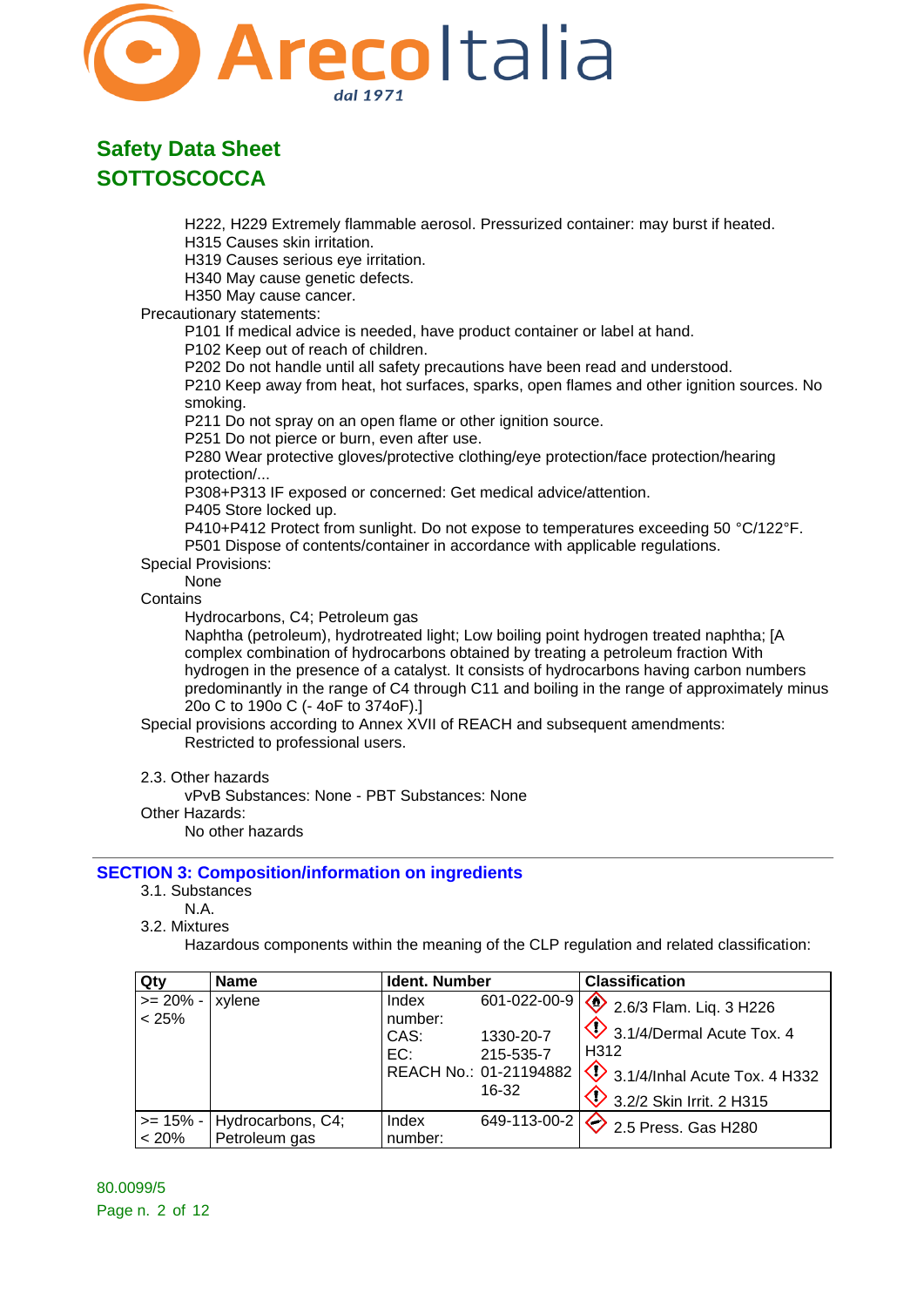

| $>=$<br>$12.5% -$<br>< 15% | propane                                                                                                                                                                                                                                                                                                                                                                                                                              | CAS:<br>EC:<br>Index<br>number:<br>CAS:<br>EC: | 87741-01-3<br>289-339-5<br>601-003-00-5<br>74-98-6<br>200-827-9<br>REACH No.: 01-21194869<br>44-21 | 2.2/1 Flam. Gas 1 H220<br>3.6/1B Carc. 1B H350<br>3.5/1B Muta. 1B H340<br>$\Leftrightarrow$<br>2.2/1 Flam. Gas 1 H220<br>2.5/L Press Gas (Liq.) H280 |
|----------------------------|--------------------------------------------------------------------------------------------------------------------------------------------------------------------------------------------------------------------------------------------------------------------------------------------------------------------------------------------------------------------------------------------------------------------------------------|------------------------------------------------|----------------------------------------------------------------------------------------------------|------------------------------------------------------------------------------------------------------------------------------------------------------|
| $>= 10\%$ -<br>< 12.5%     | ethyl acetate                                                                                                                                                                                                                                                                                                                                                                                                                        | Index<br>number:<br>CAS:<br>EC:                | 607-022-00-5<br>141-78-6<br>205-500-4                                                              | 2.6/2 Flam. Liq. 2 H225<br>$\bigcirc$ 3.3/2 Eye Irrit. 2 H319<br>3.8/3 STOT SE 3 H336<br><b>EUH066</b>                                               |
| $>= 7\%$ -<br>< 10%        | butane                                                                                                                                                                                                                                                                                                                                                                                                                               | Index<br>number:<br>CAS:<br>EC:                | 601-004-00-0<br>106-97-8<br>203-448-7<br>REACH No.: 01-21194746<br>91-32                           | 2.2/1 Flam. Gas 1 H220<br>$\diamondsuit$ 2.5/L Press Gas (Liq.) H280                                                                                 |
| $>= 5\%$ -<br>$< 7\%$      | and isobutane                                                                                                                                                                                                                                                                                                                                                                                                                        | Index<br>number:<br>CAS:<br>EC:                | 601-004-00-0<br>75-28-5<br>200-857-2<br>REACH No.: 01-21194853<br>95-27                            | 2.2/1 Flam. Gas 1 H220<br>2.5/L Press Gas (Liq.) H280                                                                                                |
| $>= 2.5%$<br>- < 5%        | methyl acetate                                                                                                                                                                                                                                                                                                                                                                                                                       | Index<br>number:<br>CAS:<br>EC:                | 607-021-00-X<br>79-20-9<br>201-185-2<br>REACH No.: 01-21194592<br>11-47                            | 2.6/2 Flam. Liq. 2 H225<br>3.3/2 Eye Irrit. 2 H319<br>3.8/3 STOT SE 3 H336<br><b>EUH066</b>                                                          |
| $>= 2.5%$<br>- < 5%        | Naphtha (petroleum),<br>hydrotreated light; Low<br>boiling point hydrogen<br>treated naphtha; [A<br>complex combination<br>of hydrocarbons<br>obtained by treating a<br>petroleum fraction With<br>hydrogen in the<br>presence of a catalyst.<br>It consists of<br>hydrocarbons having<br>carbon numbers<br>predominantly in the<br>range of C4 through<br>C11 and boiling in the<br>range of approximately<br>minus 20o C to 190o C | Index<br>number:<br>CAS:<br>EC:                | 649-328-00-1<br>64742-49-0<br>265-151-9                                                            | 3.10/1 Asp. Tox. 1 H304<br>$\bullet$ 3.5/1B Muta. 1B H340<br>3.6/1B Carc. 1B H350                                                                    |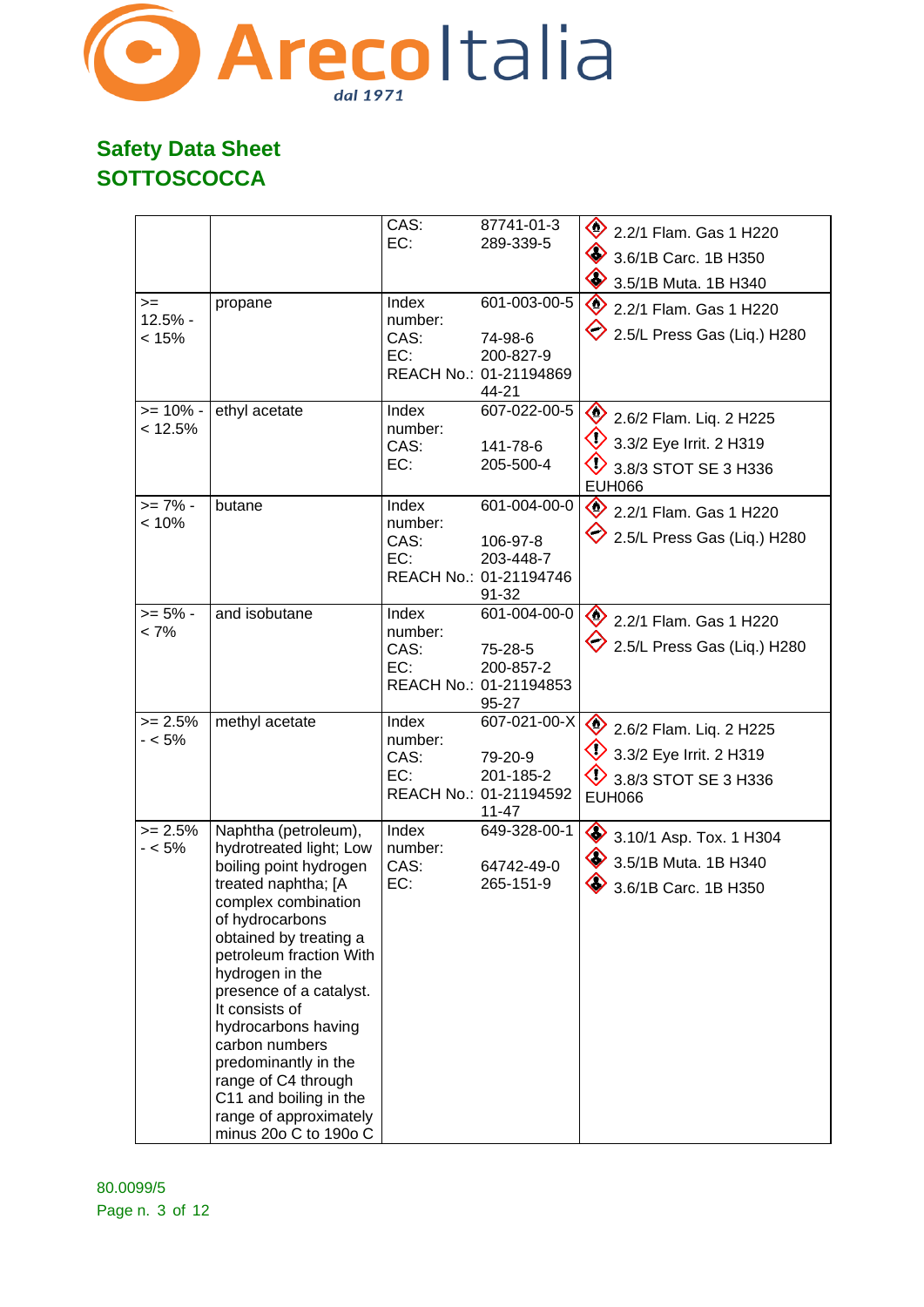

(- 4oF to 374oF).]

### **SECTION 4: First aid measures**

4.1. Description of first aid measures

In case of skin contact:

Immediately take off all contaminated clothing.

Areas of the body that have - or are only even suspected of having - come into contact with the product must be rinsed immediately with plenty of running water and possibly with soap. Wash thoroughly the body (shower or bath).

Remove contaminated clothing immediately and dispose off safely.

After contact with skin, wash immediately with soap and plenty of water.

In case of eyes contact:

After contact with the eyes, rinse with water with the eyelids open for a sufficient length of time, then consult an opthalmologist immediately.

Protect uninjured eye.

In case of Ingestion:

Do not under any circumstances induce vomiting. OBTAIN A MEDICAL EXAMINATION IMMEDIATELY.

#### In case of Inhalation:

Remove casualty to fresh air and keep warm and at rest.

4.2. Most important symptoms and effects, both acute and delayed None

4.3. Indication of any immediate medical attention and special treatment needed In case of accident or unwellness, seek medical advice immediately (show directions for use or safety data sheet if possible). Treatment: None

#### **SECTION 5: Firefighting measures**

- 5.1. Extinguishing media
	- Suitable extinguishing media:

CO2 or Dry chemical fire extinguisher.

Extinguishing media which must not be used for safety reasons:

- None in particular.
- 5.2. Special hazards arising from the substance or mixture Do not inhale explosion and combustion gases. Burning produces heavy smoke.
- 5.3. Advice for firefighters
	- Use suitable breathing apparatus .

Collect contaminated fire extinguishing water separately. This must not be discharged into drains.

Move undamaged containers from immediate hazard area if it can be done safely.

### **SECTION 6: Accidental release measures**

- 6.1. Personal precautions, protective equipment and emergency procedures Wear personal protection equipment. Remove all sources of ignition.
	- Remove persons to safety.
	- See protective measures under point 7 and 8.
- 6.2. Environmental precautions

80.0099/5 Page n. 4 of 12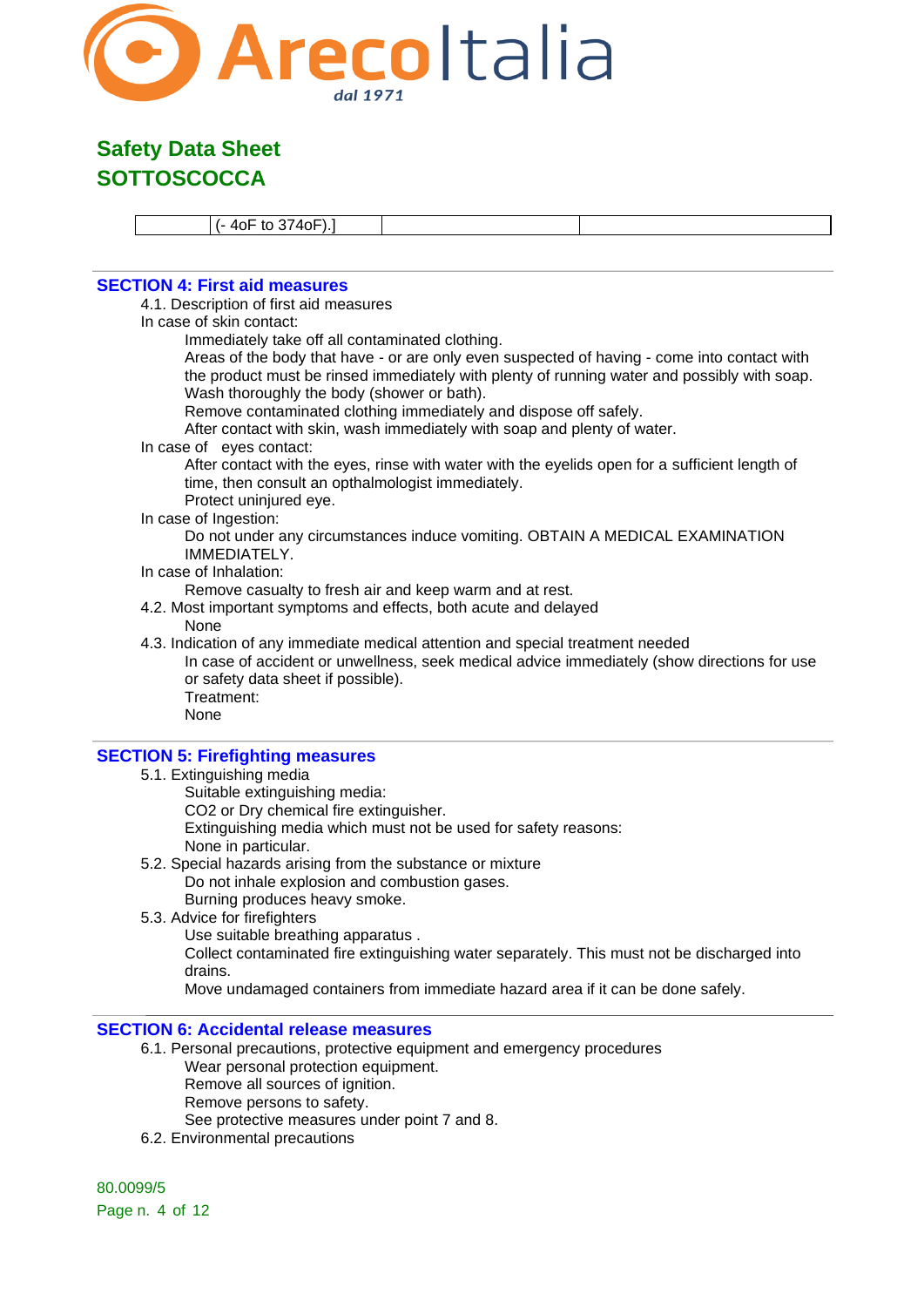

Do not allow to enter into soil/subsoil. Do not allow to enter into surface water or drains. Retain contaminated washing water and dispose it.

In case of gas escape or of entry into waterways, soil or drains, inform the responsible authorities.

Suitable material for taking up: absorbing material, organic, sand

- 6.3. Methods and material for containment and cleaning up
- Wash with plenty of water.
- 6.4. Reference to other sections See also section 8 and 13

#### **SECTION 7: Handling and storage**

7.1. Precautions for safe handling

Avoid contact with skin and eyes, inhalation of vapours and mists. Exercise the greatest care when handling or opening the container. Don't use empty container before they have been cleaned. Before making transfer operations, assure that there aren't any incompatible material residuals in the containers. See also section 8 for recommended protective equipment. Advice on general occupational hygiene: Contamined clothing should be changed before entering eating areas. Do not eat or drink while working. 7.2. Conditions for safe storage, including any incompatibilities

Store at below 20 °C. Keep away from unguarded flame and heat sources. Avoid direct exposure to sunlight. Keep away from food, drink and feed.

Incompatible materials:

None in particular.

Instructions as regards storage premises:

Cool and adequately ventilated.

7.3. Specific end use(s) None in particular

#### **SECTION 8: Exposure controls/personal protection**

#### 8.1. Control parameters

xylene - CAS: 1330-20-7 EU - TWA(8h): 221 mg/m3, 50 ppm - STEL: 442 mg/m3, 100 ppm - Notes: Skin ACGIH - TWA(8h): 100 ppm - STEL: 150 ppm - Notes: A4, BEI - URT and eye irr, CNS impair propane - CAS: 74-98-6 ACGIH - Notes: (D, EX) - Asphyxia VLE short - 1000 ppm ethyl acetate - CAS: 141-78-6 EU - TWA(8h): 734 mg/m3, 200 ppm - STEL: 1468 mg/m3, 400 ppm ACGIH - TWA(8h): 400 ppm - Notes: URT and eye irr butane - CAS: 106-97-8 ACGIH - STEL: 1000 ppm - Notes: (EX) - CNS impair and isobutane - CAS: 75-28-5 ACGIH - STEL: 1000 ppm - Notes: (EX) - CNS impair VLE short - 1000 ppm methyl acetate - CAS: 79-20-9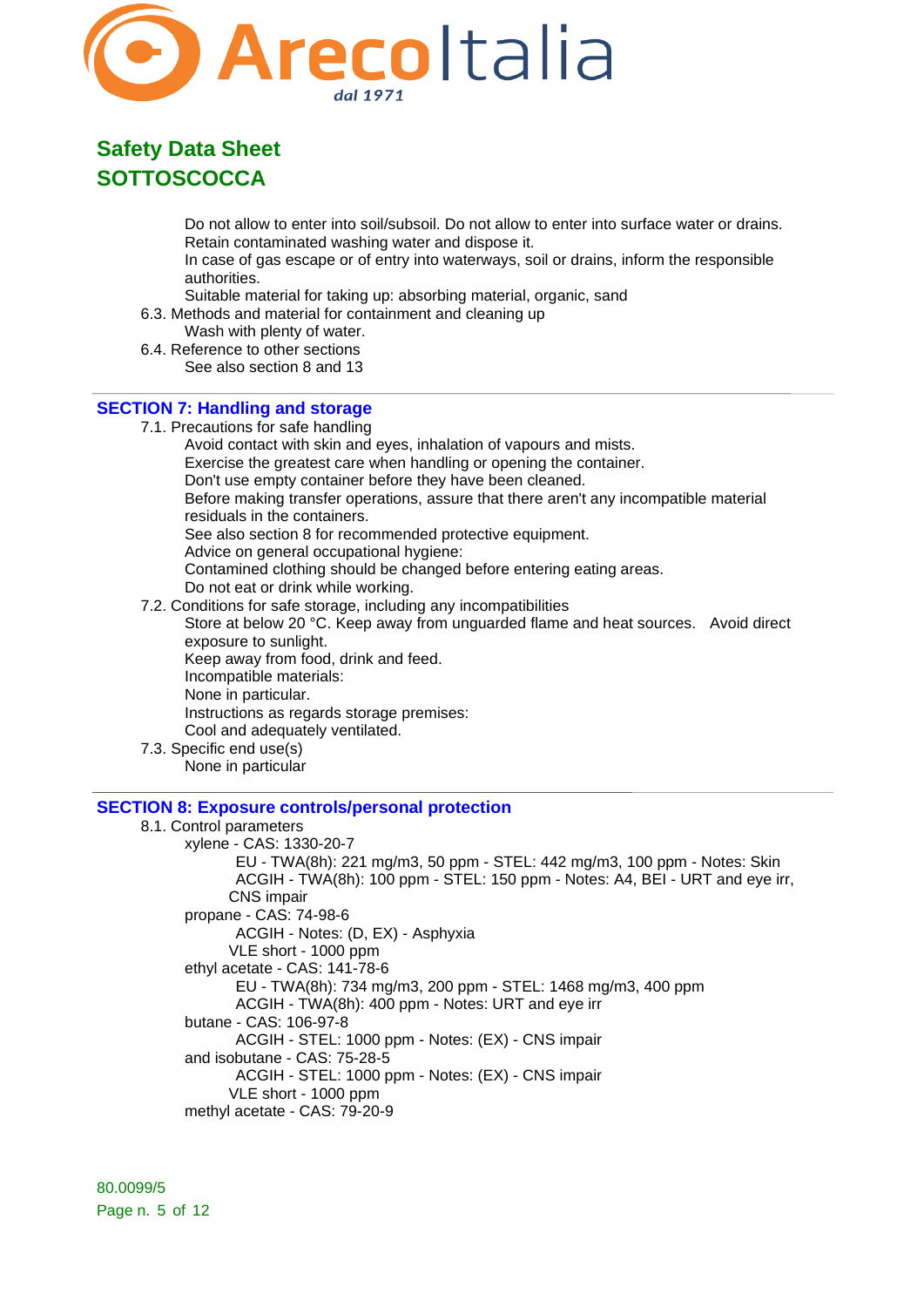

ACGIH - TWA(8h): 200 ppm - STEL: 250 ppm - Notes: Headache, dizziness, nausea, eye dam (degeneration of ganglion cells in the retina) DNEL Exposure Limit Values N.A. PNEC Exposure Limit Values N.A. 8.2. Exposure controls Eye protection: Use close fitting safety goggles, don't use eye lens. Protection for skin: Use clothing that provides comprehensive protection to the skin, e.g. cotton, rubber, PVC or viton. Protection for hands: Use protective gloves that provides comprehensive protection, e.g. P.V.C., neoprene or rubber. Respiratory protection: Use adequate protective respiratory equipment. Thermal Hazards: None Environmental exposure controls: None Appropriate engineering controls: None

### **SECTION 9: Physical and chemical properties**

9.1. Information on basic physical and chemical properties

| <b>Properties</b>         | Value                 | Method: | Notes: |
|---------------------------|-----------------------|---------|--------|
| Appearance and colour:    | Liquid aspect         |         |        |
|                           | (under                |         |        |
|                           | pressure),            |         |        |
|                           | various               |         |        |
|                           | colours.              |         |        |
|                           | --                    | $-$     |        |
| Odour:                    | Caracteristic         | $-$     | $-$    |
|                           | of solvent            |         |        |
| Odour threshold:          | N.A.                  | $-$     | $-$    |
| pH:                       | N.A.                  | --      | --     |
| Melting point / freezing  | N.A.                  | --      |        |
| point:                    |                       |         |        |
| Initial boiling point and | N.A.                  | $-$     | $-$    |
| boiling range:            |                       |         |        |
| Flash point:              | Inf. $0 °C$           | $-$     | $-$    |
| Evaporation rate:         | N.A.                  | --      | --     |
| Solid/gas flammability:   | Extremely             | --      | --     |
|                           | flammable             |         |        |
| Upper/lower flammability  | N.A.                  | --      | --     |
| or explosive limits:      |                       |         |        |
| Vapour pressure:          | $a 20^{\circ}C - 4,0$ | $-$     | $-$    |
|                           | bar<br>a              |         |        |
|                           | 50°C - 8,0 bar        |         |        |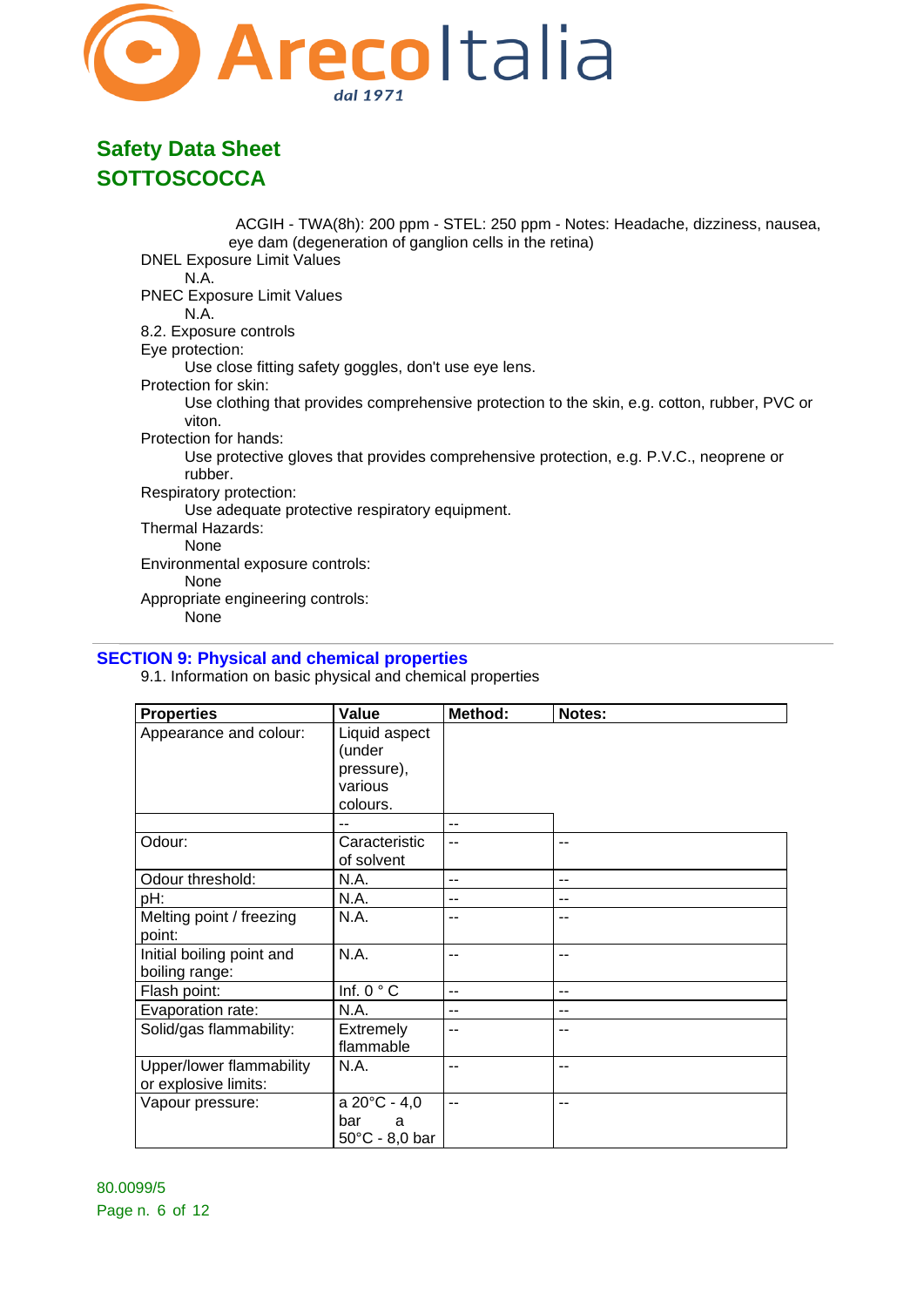

| Vapour density:            | N.A.          | -- | -- |
|----------------------------|---------------|----|----|
| Relative density:          | $0,75 - 0,80$ | -- |    |
|                            | g/ml          |    |    |
| Solubility in water:       | <b>NO</b>     | -- | -- |
| Solubility in oil:         | SI            | -- | -- |
| Partition coefficient      | N.A.          |    |    |
| (n-octanol/water):         |               |    |    |
| Auto-ignition temperature: | N.A.          | -- |    |
| Decomposition              | N.A.          | -- |    |
| temperature:               |               |    |    |
| Viscosity:                 | N.A.          | -- | -- |
| Explosive properties:      | N.A.          | -- | -- |
| Oxidizing properties:      | N.A.          | -- |    |

### 9.2. Other information

| <b>Properties</b>      | Value | Method: | Notes: |
|------------------------|-------|---------|--------|
| Miscibility:           | N.A.  | --      | --     |
| <b>Fat Solubility:</b> | N.A.  | --      | $- -$  |
| Conductivity:          | N.A.  | --      | $- -$  |
| Substance Groups       | N.A.  | --      | --     |
| relevant properties    |       |         |        |

### **SECTION 10: Stability and reactivity**

- 10.1. Reactivity
	- Stable under normal conditions
- 10.2. Chemical stability
	- Stable under normal conditions
- 10.3. Possibility of hazardous reactions
- None
- 10.4. Conditions to avoid Stable under normal conditions.
- 10.5. Incompatible materials
- Avoid contact with combustible materials. The product could catch fire.
- 10.6. Hazardous decomposition products None.

### **SECTION 11: Toxicological information**

- 11.1. Information on toxicological effects
- Toxicological information of the product:
	- **SOTTOSCOCCA** 
		- a) acute toxicity
			- Not classified
				- Based on available data, the classification criteria are not met
		- b) skin corrosion/irritation
			- The product is classified: Skin Irrit. 2 H315
		- c) serious eye damage/irritation
		- The product is classified: Eye Irrit. 2 H319
		- d) respiratory or skin sensitisation
			- Not classified

80.0099/5 Page n. 7 of 12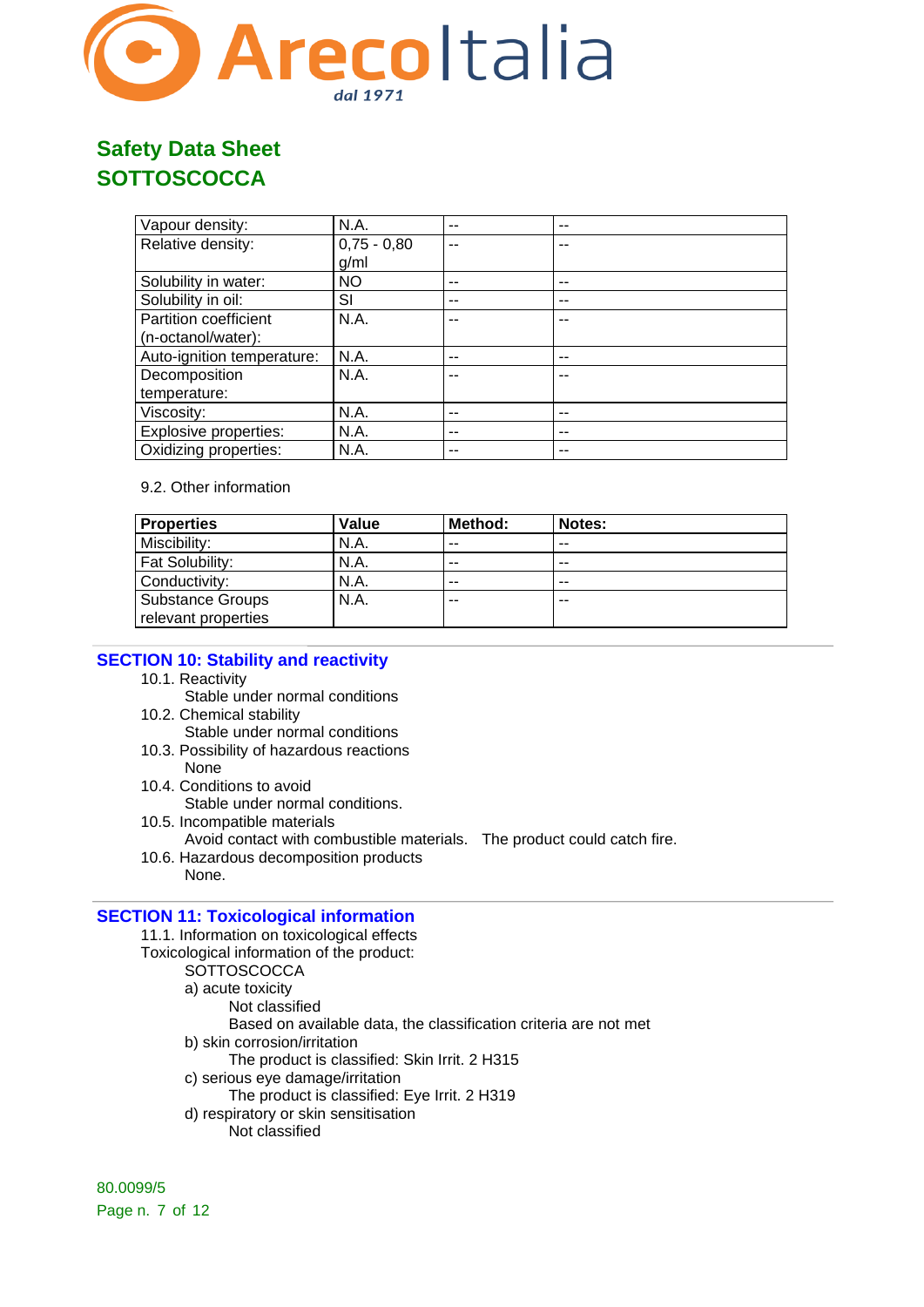

Based on available data, the classification criteria are not met e) germ cell mutagenicity The product is classified: Muta. 1B H340 f) carcinogenicity The product is classified: Carc. 1B H350 g) reproductive toxicity Not classified Based on available data, the classification criteria are not met h) STOT-single exposure Not classified Based on available data, the classification criteria are not met i) STOT-repeated exposure Not classified Based on available data, the classification criteria are not met j) aspiration hazard Not classified Based on available data, the classification criteria are not met Toxicological information of the main substances found in the product: xylene - CAS: 1330-20-7 LD50 (RAT) ORAL: 5000 MG/KG ethyl acetate - CAS: 141-78-6 LD50 (RABBIT) ORAL: 4935 MG/KG

methyl acetate - CAS: 79-20-9 LD50 (RABBIT) ORAL: 3705 MG/KG

### **SECTION 12: Ecological information**

#### 12.1. Toxicity

Adopt good working practices, so that the product is not released into the environment. **SOTTOSCOCCA** 

Not classified for environmental hazards

Based on available data, the classification criteria are not met

12.2. Persistence and degradability None

N.A.

- 12.3. Bioaccumulative potential N.A.
- 12.4. Mobility in soil

N.A.

- 12.5. Results of PBT and vPvB assessment vPvB Substances: None - PBT Substances: None
- 12.6. Other adverse effects None

### **SECTION 13: Disposal considerations**

13.1. Waste treatment methods

Recover, if possible. Send to authorised disposal plants or for incineration under controlled conditions. In so doing, comply with the local and national regulations currently in force.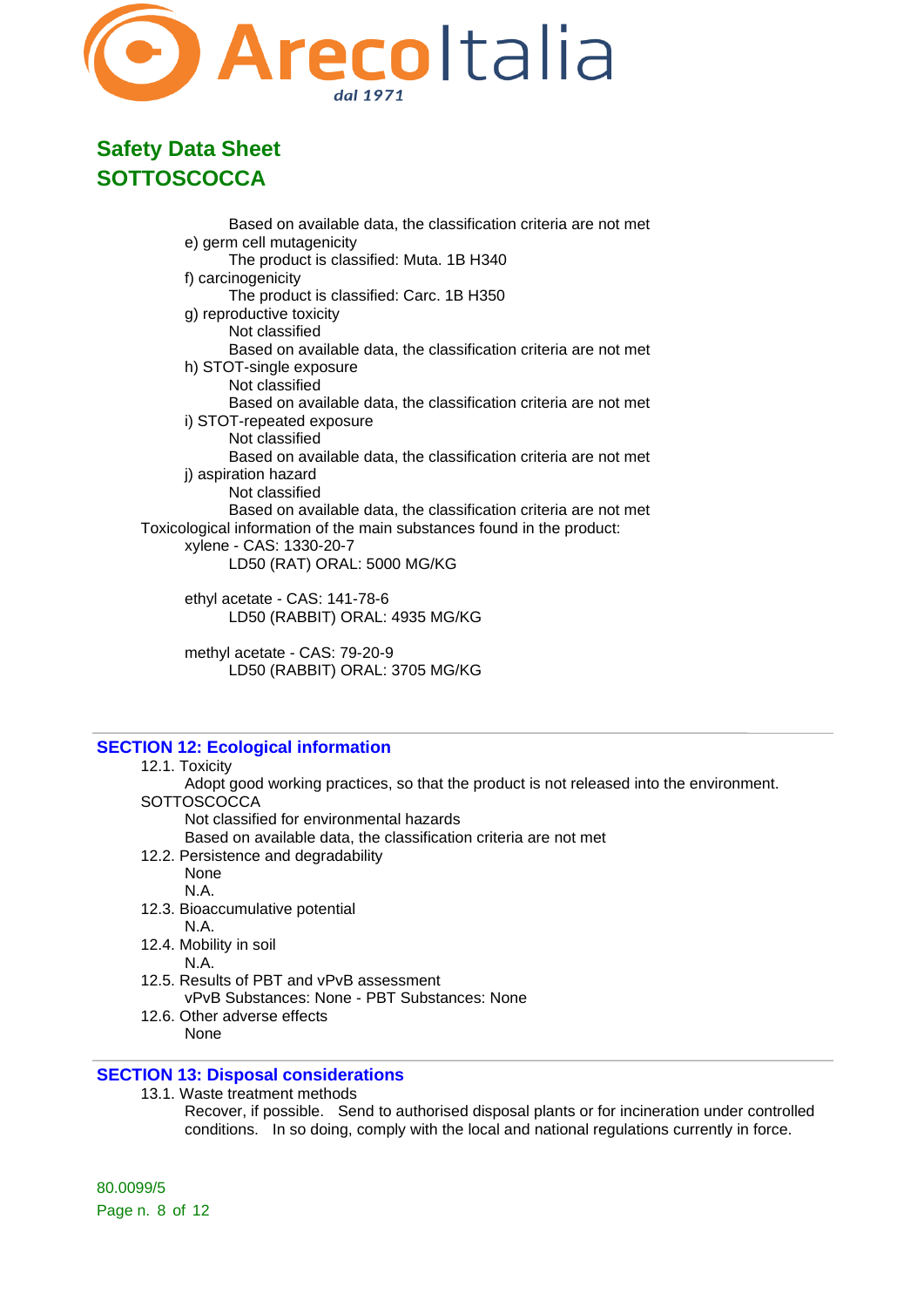

| <b>SECTION 14: Transport information</b>                                 |                                                                      |
|--------------------------------------------------------------------------|----------------------------------------------------------------------|
| 14.1. UN number                                                          |                                                                      |
|                                                                          | Not classified as dangerous in the meaning of transport regulations. |
| ADR-UN number:                                                           | 1950                                                                 |
| IATA-Un number:                                                          | 1950                                                                 |
| IMDG-Un number:                                                          | 1950                                                                 |
| 14.2. UN proper shipping name                                            |                                                                      |
| <b>ADR-Shipping Name:</b>                                                | Aerosol                                                              |
| IATA-Technical name:                                                     | Aerosol                                                              |
| IMDG-Technical name:                                                     | Aerosol                                                              |
| N.A.                                                                     |                                                                      |
| 14.3. Transport hazard class(es)                                         |                                                                      |
| ADR-Class:                                                               | 25F                                                                  |
| ADR-Label:                                                               | $\overline{2}$                                                       |
| ADR - Hazard identification number:                                      |                                                                      |
| IATA-Class:                                                              | 2.1                                                                  |
| IATA-Label:                                                              | 2.1                                                                  |
| IMDG-Class:                                                              | $\overline{2}$                                                       |
| N.A.                                                                     |                                                                      |
| 14.4. Packing group                                                      |                                                                      |
| <b>ADR-Packing Group:</b>                                                |                                                                      |
| IATA-Packing group:                                                      |                                                                      |
| IMDG-Packing group:                                                      |                                                                      |
| N.A.                                                                     |                                                                      |
| 14.5. Environmental hazards                                              |                                                                      |
| Marine pollutant:                                                        | Marine pollutant                                                     |
| N.A.                                                                     |                                                                      |
| 14.6. Special precautions for user                                       |                                                                      |
| IATA-Passenger Aircraft:                                                 |                                                                      |
| IATA-Cargo Aircraft:                                                     | 203                                                                  |
| IMDG-Technical name:                                                     | Aerosol                                                              |
| IMDG-Page:                                                               | $F-D, S-U$                                                           |
| N.A.                                                                     |                                                                      |
| 14.7. Transport in bulk according to Annex II of Marpol and the IBC Code |                                                                      |

#### **SECTION 15: Regulatory information**

N.A.

15.1. Safety, health and environmental regulations/legislation specific for the substance or mixture Dir. 98/24/EC (Risks related to chemical agents at work) Dir. 2000/39/EC (Occupational exposure limit values) Regulation (EC) n. 1907/2006 (REACH) Regulation (EC) n. 1272/2008 (CLP) Regulation (EC) n. 790/2009 (ATP 1 CLP) and (EU) n. 758/2013 Regulation (EU) 2015/830 Regulation (EU) n. 286/2011 (ATP 2 CLP) Regulation (EU) n. 618/2012 (ATP 3 CLP) Regulation (EU) n. 487/2013 (ATP 4 CLP) Regulation (EU) n. 944/2013 (ATP 5 CLP) Regulation (EU) n. 605/2014 (ATP 6 CLP) Regulation (EU) n. 2015/1221 (ATP 7 CLP)

80.0099/5 Page n. 9 of 12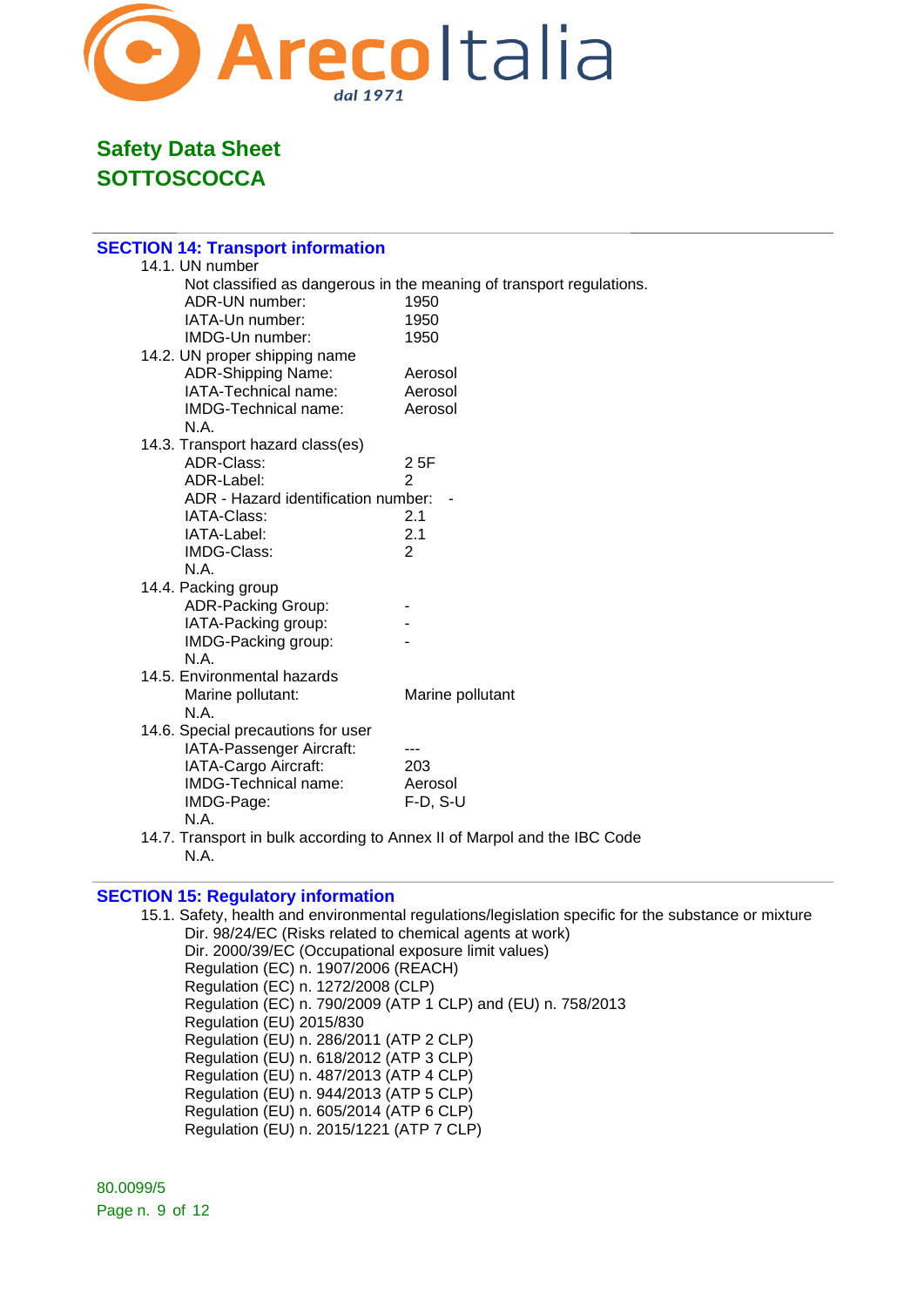

Regulation (EU) n. 2016/918 (ATP 8 CLP) Regulation (EU) n. 2016/1179 (ATP 9 CLP) Regulation (EU) n. 2017/776 (ATP 10 CLP) Regulation (EU) n. 2018/669 (ATP 11 CLP) Regulation (EU) n. 2018/1480 (ATP 13 CLP) Regulation (EU) n. 2019/521 (ATP 12 CLP) Restrictions related to the product or the substances contained according to Annex XVII Regulation (EC) 1907/2006 (REACH) and subsequent modifications: Restrictions related to the product: Restriction 3 Restriction 40 Restrictions related to the substances contained: Restriction 28 Restriction 29 Volatile Organic compounds - VOCs = 498.08 g/l Volatile CMR substances = 0.00 % Halogenated VOCs which are assigned the risk phrase R40 = 0.00 % Organic Carbon - C = 0.00 Where applicable, refer to the following regulatory provisions : Directive 2012/18/EU (Seveso III) Regulation (EC) nr 648/2004 (detergents). Dir. 2004/42/EC (VOC directive)

- Provisions related to directive EU 2012/18 (Seveso III): Seveso III category according to Annex 1, part 1 Product belongs to category: P3a
- 15.2. Chemical safety assessment No Chemical Safety Assessment has been carried out for the mixture.

#### **SECTION 16: Other information**

Text of phrases referred to under heading 3: H226 Flammable liquid and vapour. H312 Harmful in contact with skin. H332 Harmful if inhaled. H315 Causes skin irritation. H280 Contains gas under pressure; may explode if heated. H220 Extremely flammable gas. H350 May cause cancer. H340 May cause genetic defects. H225 Highly flammable liquid and vapour. H319 Causes serious eye irritation. H336 May cause drowsiness or dizziness.

EUH066 Repeated exposure may cause skin dryness or cracking.

H304 May be fatal if swallowed and enters airways.

| <b>Hazard class and</b><br>hazard category | Code  | <b>Description</b>        |
|--------------------------------------------|-------|---------------------------|
| Flam. Gas 1                                | 2.2/1 | Flammable gas, Category 1 |
| Aerosols 1                                 | 2.3/1 | Aerosol, Category 1       |
| Press, Gas                                 | 2.5   | Gases under pressure      |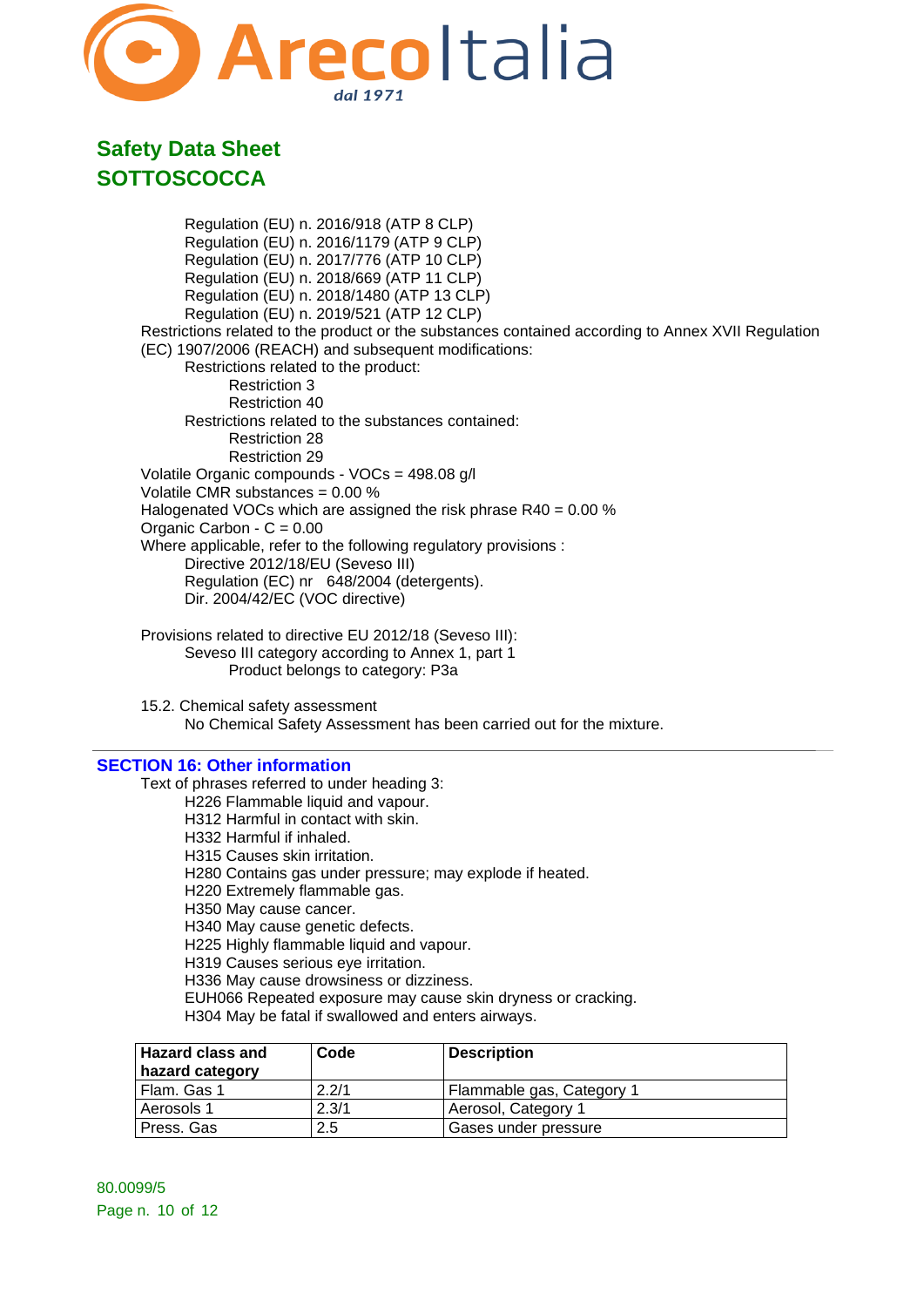

| Press Gas (Liq.) | 2.5/L        | Gases under pressure (Liquefied gas)                            |
|------------------|--------------|-----------------------------------------------------------------|
| Flam. Liq. 2     | 2.6/2        | Flammable liquid, Category 2                                    |
| Flam. Liq. 3     | 2.6/3        | Flammable liquid, Category 3                                    |
| Acute Tox. 4     | 3.1/4/Dermal | Acute toxicity (dermal), Category 4                             |
| Acute Tox. 4     | 3.1/4/Inhal  | Acute toxicity (inhalation), Category 4                         |
| Asp. Tox. 1      | 3.10/1       | Aspiration hazard, Category 1                                   |
| Skin Irrit. 2    | 3.2/2        | Skin irritation, Category 2                                     |
| Eye Irrit. 2     | 3.3/2        | Eye irritation, Category 2                                      |
| Muta. 1B         | 3.5/1B       | Germ cell mutagenicity, Category 1B                             |
| Carc. 1B         | 3.6/1B       | Carcinogenicity, Category 1B                                    |
| STOT SE 3        | 3.8/3        | Specific target organ toxicity - single exposure,<br>Category 3 |

Classification and procedure used to derive the classification for mixtures according to Regulation (EC) 1272/2008 [CLP]:

| <b>Classification according to Regulation (EC) Nr.</b><br>1272/2008 | <b>Classification procedure</b> |
|---------------------------------------------------------------------|---------------------------------|
| Aerosols 1, H222, H229                                              | On basis of test data           |
| Skin Irrit. 2, H315                                                 | Calculation method              |
| Eye Irrit. 2, H319                                                  | Calculation method              |
| Muta. 1B, H340                                                      | Calculation method              |
| Carc. 1B, H350                                                      | <b>Calculation method</b>       |

This document was prepared by a competent person who has received appropriate training. Main bibliographic sources:

ECDIN - Environmental Chemicals Data and Information Network - Joint Research Centre, Commission of the European Communities

SAX's DANGEROUS PROPERTIES OF INDUSTRIAL MATERIALS - Eight Edition - Van Nostrand Reinold

The information contained herein is based on our state of knowledge at the above-specified date. It refers solely to the product indicated and constitutes no guarantee of particular quality. It is the duty of the user to ensure that this information is appropriate and complete with respect to the specific use intended.

This MSDS cancels and replaces any preceding release.

| ADR:        | European Agreement concerning the International Carriage of                             |
|-------------|-----------------------------------------------------------------------------------------|
|             | Dangerous Goods by Road.                                                                |
| ATE:        | <b>Acute Toxicity Estimate</b>                                                          |
| ATEmix:     | Acute toxicity Estimate (Mixtures)                                                      |
| CAS:        | Chemical Abstracts Service (division of the American Chemical                           |
|             | Society).                                                                               |
| CLP:        | Classification, Labeling, Packaging.                                                    |
| DNEL:       | Derived No Effect Level.                                                                |
| EINECS:     | European Inventory of Existing Commercial Chemical Substances.                          |
| GefStoffVO: | Ordinance on Hazardous Substances, Germany.                                             |
| GHS:        | Globally Harmonized System of Classification and Labeling of                            |
|             | Chemicals.                                                                              |
| IATA:       | International Air Transport Association.                                                |
| IATA-DGR:   | Dangerous Goods Regulation by the "International Air Transport"<br>Association" (IATA). |
|             |                                                                                         |